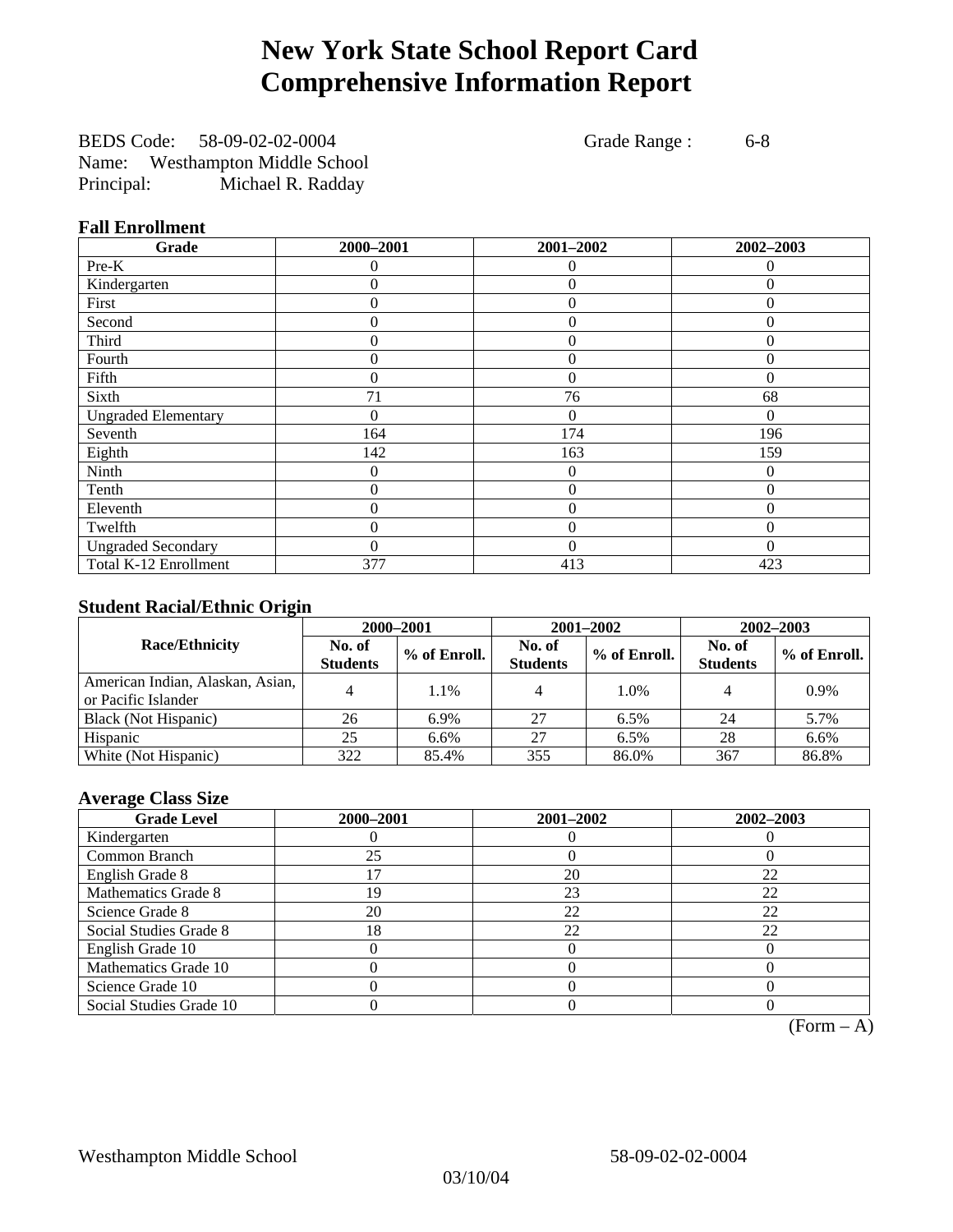### **District Need to Resource Capacity Category**

| <b>N/RC Category</b> | <b>Description</b>                                                                             |
|----------------------|------------------------------------------------------------------------------------------------|
|                      | This is a school district with low student needs in relation to district<br>resource capacity. |

### **Similar School Group and Description**

| <b>Similar School Group</b> | <b>Description</b>                                                     |
|-----------------------------|------------------------------------------------------------------------|
|                             | All schools in this group are middle level schools in school districts |
| 36                          | with low student needs in relation to district resource capacity. The  |
|                             | schools in this group are in the higher range of student needs for     |
|                             | middle level schools in these districts.                               |

All schools within the same N/RC category are divided into three similar school groups defined by the percentage of students in the school who are eligible for the free-lunch program and/or who are limited English proficient (also known as English language learners).

### **Student Demographics Used To Determine Similar Schools Group**

| . .                               | 2000-2001 |         | $2001 - 2002$ |         | $2002 - 2003$ |         |
|-----------------------------------|-----------|---------|---------------|---------|---------------|---------|
|                                   | Count     | Percent | Count         | Percent | Count         | Percent |
| <b>Limited English Proficient</b> | 10        | 2.6%    |               | 2.2%    |               | 2.1%    |
| <b>Eligible for Free Lunch</b>    | 37        | 9.8%    | 22            | 5.3%    | 28            | 6.6%    |

### **Attendance and Suspension**

|                               | 1999–2000        |         | 2000-2001        |         | $2001 - 2002$   |         |
|-------------------------------|------------------|---------|------------------|---------|-----------------|---------|
|                               | $%$ of<br>No. of |         | $%$ of<br>No. of |         | No. of          | $%$ of  |
|                               | <b>Students</b>  | Enroll. | <b>Students</b>  | Enroll. | <b>Students</b> | Enroll. |
| <b>Annual Attendance Rate</b> |                  | 95.1%   |                  | 94.9%   |                 | 94.1%   |
| <b>Student Suspensions</b>    | 20               | 5.4%    | 20               | 5.3%    |                 | 5.1%    |

### **Student Socioeconomic and Stability Indicators (Percent of Enrollment)**

|                          | 2000–2001 | 2001-2002 | 2002-2003 |
|--------------------------|-----------|-----------|-----------|
| <b>Reduced Lunch</b>     | 2.9%      | 3.2%      | 3.1%      |
| <b>Public Assistance</b> | $1-20%$   | $1 - 20%$ | $-10%$    |
| <b>Student Stability</b> | 98%       | 94%       | 96%       |

### **Staff Counts**

| Staff                                 | 2002-2003 |
|---------------------------------------|-----------|
| <b>Total Teachers</b>                 |           |
| <b>Total Other Professional Staff</b> |           |
| <b>Total Paraprofessionals</b>        | ΝA        |
| Teaching Out of Certification*        |           |
| Teachers with Temporary Licenses      |           |

\*Teaching out of certification more than on an incidental basis. Teachers with temporary licenses are also counted as teaching out of certification.

 $(Form - B)$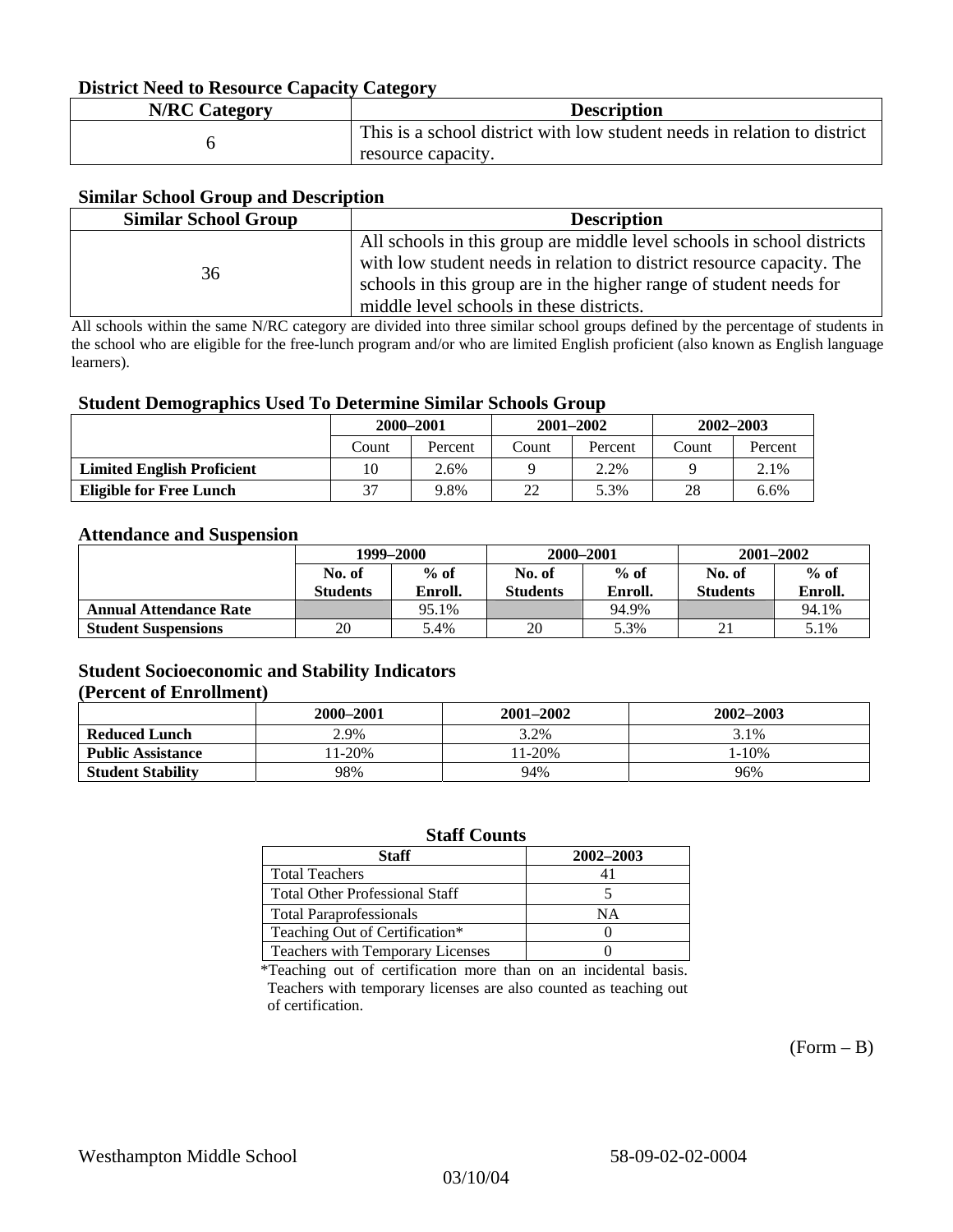# **Career Development and Occupational Studies (CDOS)**

## **Percentage of Students Documenting Self- and Career-Awareness Information and Career Exploration Activities, K–3**

| <b>Grades</b> | 2000-01 | $2001 - 02$ | $2002 - 03$ |
|---------------|---------|-------------|-------------|
| K-1           |         | $0\%$       | 0%          |
|               |         | $0\%$       | $0\%$       |

## **Students Developing a Career Plan, 4–12**

| <b>Grades</b> |                                      | $2000 - 01$ | $2001 - 02$ | $2002 - 03$ |
|---------------|--------------------------------------|-------------|-------------|-------------|
|               | Number of General-Education Students |             | $\theta$    | $\theta$    |
| $4 - 5$       | Number of Students with Disabilities |             | 0           | $\Omega$    |
|               | Number of All Students               |             | $\Omega$    | $\Omega$    |
|               | Percent of Enrollment                |             | $0\%$       | 0%          |
|               | Number of General-Education Students |             | 124         | 140         |
| $6 - 8$       | Number of Students with Disabilities |             | 15          | 19          |
|               | Number of All Students               |             | 139         | 159         |
|               | Percent of Enrollment                |             | 34%         | 38%         |
|               | Number of General-Education Students |             | 0           | $\Omega$    |
| $9 - 12$      | Number of Students with Disabilities |             | $\theta$    | $\Omega$    |
|               | Number of All Students               |             | 0           | $\Omega$    |
|               | Percent of Enrollment                |             | $0\%$       | $0\%$       |

## **Second Language Proficiency Examinations**

## **General-Education Students**

| <b>Test</b> | 2000-2001         |           |            | 2001-2002 | 2002-2003         |           |
|-------------|-------------------|-----------|------------|-----------|-------------------|-----------|
|             | <b>No. Tested</b> | % Passing | No. Tested | % Passing | <b>No. Tested</b> | % Passing |
| French      |                   | 77%       | 21         | 90%       | 24                | 96%       |
| German      |                   | 0%        |            | $0\%$     |                   | 0%        |
| Italian     |                   | 0%        |            | 0%        |                   | 0%        |
| Latin       |                   | 0%        |            | 0%        |                   | 0%        |
| Spanish     | 79                | 94%       | 97         | 92%       |                   | 99%       |

## **Students with Disabilities**

| <b>Test</b> | 2000-2001         |           |            | 2001-2002 | 2002-2003         |           |  |
|-------------|-------------------|-----------|------------|-----------|-------------------|-----------|--|
|             | <b>No. Tested</b> | % Passing | No. Tested | % Passing | <b>No. Tested</b> | % Passing |  |
| French      |                   |           |            |           |                   |           |  |
| German      |                   | 0%        |            | 0%        |                   | 0%        |  |
| Italian     |                   | 0%        |            | 0%        |                   | 0%        |  |
| Latin       |                   | 0%        |            | $0\%$     |                   | 0%        |  |
| Spanish     |                   |           |            | 33%       |                   | 100%      |  |

 <sup>(</sup>Form-D)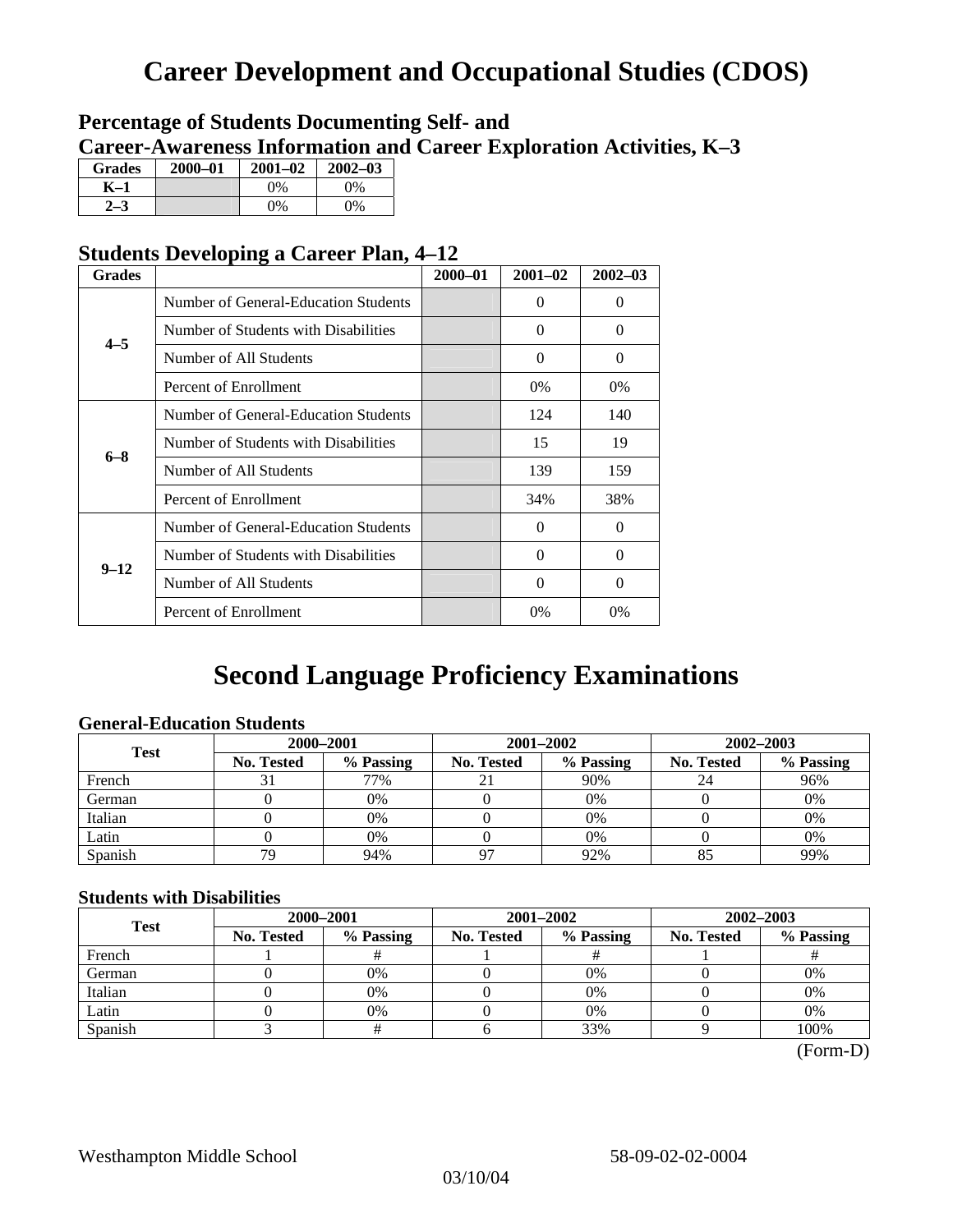# **Regents Examinations**

|                                                            | <b>All Students</b> |                                     |                  | <b>Students with Disabilities</b> |                  |                  |  |  |  |
|------------------------------------------------------------|---------------------|-------------------------------------|------------------|-----------------------------------|------------------|------------------|--|--|--|
|                                                            | 2001                | 2002                                | 2003             | 2001                              | 2002             | 2003             |  |  |  |
| <b>Comprehensive English</b>                               |                     |                                     |                  |                                   |                  |                  |  |  |  |
| <b>Number Tested</b>                                       | $\Omega$            | $\mathbf{0}$                        | $\boldsymbol{0}$ | $\theta$                          | $\mathbf{0}$     | $\overline{0}$   |  |  |  |
| Number Scoring 55-100                                      | $\overline{0}$      | $\overline{0}$                      | $\overline{0}$   | $\mathbf{0}$                      | $\overline{0}$   | $\overline{0}$   |  |  |  |
| Number Scoring 65-100                                      | $\overline{0}$      | $\overline{0}$                      | $\overline{0}$   | $\overline{0}$                    | $\overline{0}$   | $\theta$         |  |  |  |
| Number Scoring 85-100                                      | $\overline{0}$      | $\overline{0}$                      | $\overline{0}$   | $\overline{0}$                    | $\overline{0}$   | $\overline{0}$   |  |  |  |
| Percentage of Tested Scoring 55-100                        | 0%                  | 0%                                  | 0%               | 0%                                | 0%               | 0%               |  |  |  |
| Percentage of Tested Scoring 65-100                        | 0%                  | 0%                                  | 0%               | 0%                                | 0%               | 0%               |  |  |  |
| Percentage of Tested Scoring 85-100                        | 0%                  | 0%                                  | 0%               | 0%                                | 0%               | 0%               |  |  |  |
|                                                            |                     | <b>Mathematics A</b>                |                  |                                   |                  |                  |  |  |  |
| Number Tested                                              | 15                  | 15                                  | 27               | $\boldsymbol{0}$                  | $\overline{0}$   | $\boldsymbol{0}$ |  |  |  |
| Number Scoring 55-100                                      | 15                  | 15                                  | 27               | $\boldsymbol{0}$                  | $\boldsymbol{0}$ | $\boldsymbol{0}$ |  |  |  |
| Number Scoring 65-100                                      | 15                  | 15                                  | 27               | $\mathbf{0}$                      | $\overline{0}$   | $\overline{0}$   |  |  |  |
| Number Scoring 85-100                                      | 11                  | 14                                  | 26               | $\overline{0}$                    | $\overline{0}$   | $\overline{0}$   |  |  |  |
| Percentage of Tested Scoring 55-100                        | 100%                | 100%                                | 100%             | 0%                                | 0%               | 0%               |  |  |  |
| Percentage of Tested Scoring 65-100                        | 100%                | 100%                                | 100%             | 0%                                | 0%               | 0%               |  |  |  |
| Percentage of Tested Scoring 85-100                        | 73%                 | 93%                                 | 96%              | 0%                                | 0%               | 0%               |  |  |  |
| Mathematics B (first administered June 2001)               |                     |                                     |                  |                                   |                  |                  |  |  |  |
| Number Tested                                              | $\mathbf{0}$        | $\overline{0}$                      | 1                | $\mathbf{0}$                      | $\overline{0}$   | $\boldsymbol{0}$ |  |  |  |
| Number Scoring 55-100                                      | $\overline{0}$      | $\overline{0}$                      | $\overline{\#}$  | $\overline{0}$                    | $\overline{0}$   | $\overline{0}$   |  |  |  |
| Number Scoring 65-100                                      | $\overline{0}$      | $\overline{0}$                      | $\overline{\#}$  | $\mathbf{0}$                      | $\overline{0}$   | $\overline{0}$   |  |  |  |
| Number Scoring 85-100                                      | $\Omega$            | $\mathbf{0}$                        | $\#$             | $\mathbf{0}$                      | $\overline{0}$   | $\overline{0}$   |  |  |  |
| Percentage of Tested Scoring 55-100                        | 0%                  | 0%                                  | $\#$             | 0%                                | 0%               | 0%               |  |  |  |
| Percentage of Tested Scoring 65-100                        | 0%                  | 0%                                  | #                | 0%                                | 0%               | 0%               |  |  |  |
| Percentage of Tested Scoring 85-100                        | 0%                  | 0%                                  | #                | 0%                                | $0\%$            | 0%               |  |  |  |
|                                                            |                     | <b>Global History and Geography</b> |                  |                                   |                  |                  |  |  |  |
| Number Tested                                              | $\overline{0}$      | $\mathbf{0}$                        | $\overline{0}$   | $\boldsymbol{0}$                  | $\boldsymbol{0}$ | $\overline{0}$   |  |  |  |
| Number Scoring 55-100                                      | $\overline{0}$      | $\mathbf{0}$                        | $\overline{0}$   | $\overline{0}$                    | $\overline{0}$   | $\overline{0}$   |  |  |  |
| Number Scoring 65-100                                      | $\overline{0}$      | $\overline{0}$                      | $\overline{0}$   | $\overline{0}$                    | $\overline{0}$   | $\overline{0}$   |  |  |  |
| Number Scoring 85-100                                      | $\overline{0}$      | $\mathbf{0}$                        | $\overline{0}$   | $\overline{0}$                    | $\overline{0}$   | $\overline{0}$   |  |  |  |
| Percentage of Tested Scoring 55-100                        | 0%                  | 0%                                  | 0%               | 0%                                | 0%               | 0%               |  |  |  |
| Percentage of Tested Scoring 65-100                        | 0%                  | 0%                                  | 0%               | 0%                                | 0%               | 0%               |  |  |  |
| Percentage of Tested Scoring 85-100                        | 0%                  | 0%                                  | 0%               | 0%                                | 0%               | 0%               |  |  |  |
| U.S. History and Government (first administered June 2001) |                     |                                     |                  |                                   |                  |                  |  |  |  |
| Number Tested                                              | $\theta$            | $\mathbf{0}$                        | $\mathbf{0}$     | $\mathbf{0}$                      | $\mathbf{0}$     | $\overline{0}$   |  |  |  |
| Number Scoring 55-100                                      | $\overline{0}$      | $\overline{0}$                      | $\overline{0}$   | $\overline{0}$                    | $\overline{0}$   | $\overline{0}$   |  |  |  |
| Number Scoring 65-100                                      | $\overline{0}$      | $\overline{0}$                      | $\overline{0}$   | $\overline{0}$                    | $\overline{0}$   | $\overline{0}$   |  |  |  |
| Number Scoring 85-100                                      | $\overline{0}$      | $\overline{0}$                      | $\overline{0}$   | $\overline{0}$                    | $\overline{0}$   | $\overline{0}$   |  |  |  |
| Percentage of Tested Scoring 55-100                        | 0%                  | 0%                                  | 0%               | 0%                                | 0%               | 0%               |  |  |  |
| Percentage of Tested Scoring 65-100                        | 0%                  | 0%                                  | 0%               | 0%                                | 0%               | 0%               |  |  |  |
| Percentage of Tested Scoring 85-100                        | 0%                  | 0%                                  | 0%               | 0%                                | 0%               | 0%               |  |  |  |

 $(Form - F)$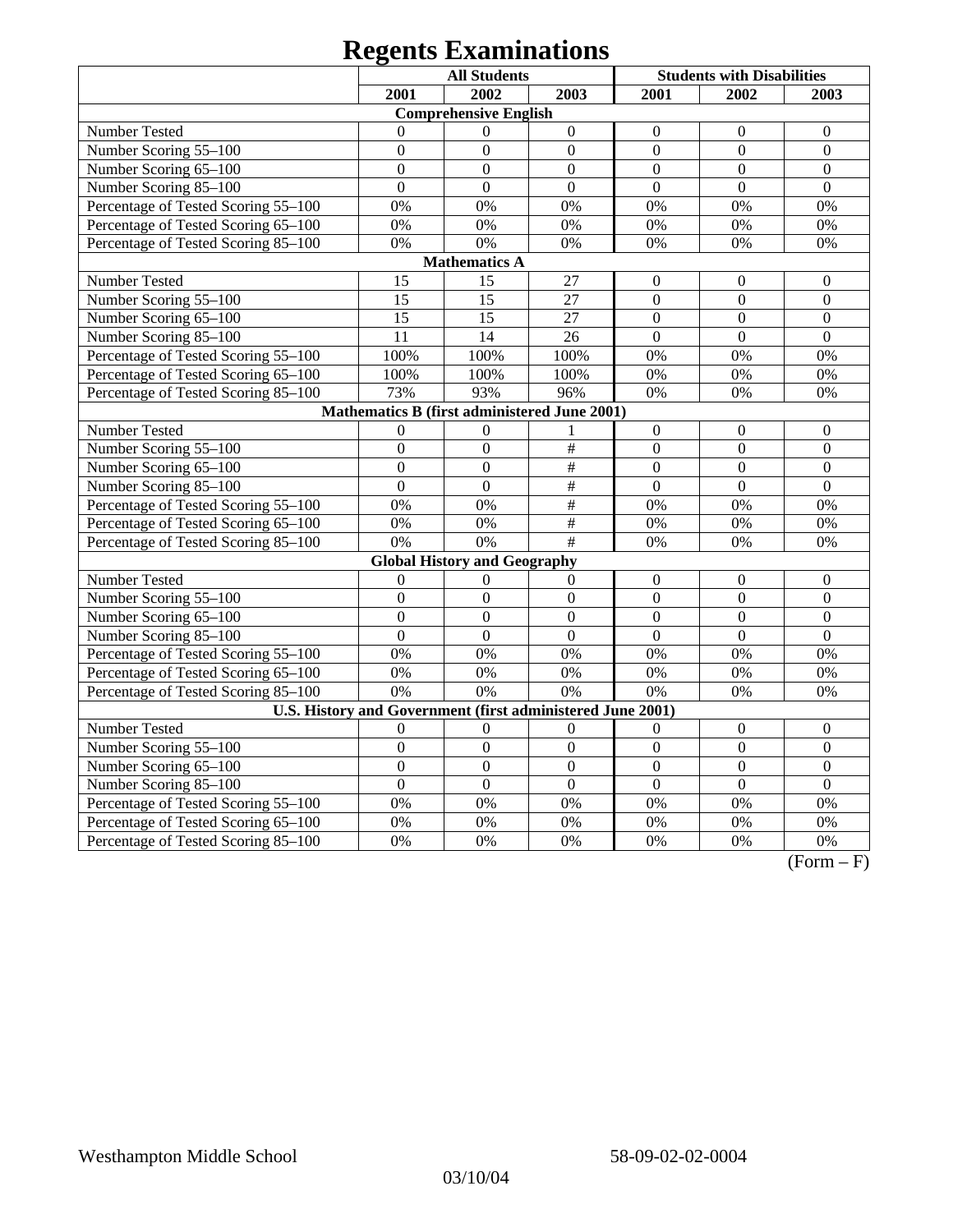## **Regents Examinations**

|                                                               | 8°-<br><b>All Students</b> |                                                           |              | <b>Students with Disabilities</b> |                  |                  |  |  |
|---------------------------------------------------------------|----------------------------|-----------------------------------------------------------|--------------|-----------------------------------|------------------|------------------|--|--|
|                                                               | 2001<br>2002<br>2003       |                                                           |              | 2001                              | 2002             | 2003             |  |  |
| Living Environment (first administered June 2001)             |                            |                                                           |              |                                   |                  |                  |  |  |
| Number Tested                                                 | $\mathbf{0}$               | $\theta$                                                  |              | $\boldsymbol{0}$                  | $\boldsymbol{0}$ | $\boldsymbol{0}$ |  |  |
| Number Scoring 55-100                                         | $\overline{0}$             | $\overline{0}$                                            | $\#$         | $\overline{0}$                    | $\overline{0}$   | $\overline{0}$   |  |  |
| Number Scoring 65-100                                         | $\mathbf{0}$               | $\overline{0}$                                            | $\#$         | $\overline{0}$                    | $\overline{0}$   | $\mathbf{0}$     |  |  |
| Number Scoring 85-100                                         | $\mathbf{0}$               | $\overline{0}$                                            | $\#$         | $\boldsymbol{0}$                  | $\boldsymbol{0}$ | $\boldsymbol{0}$ |  |  |
| Percentage of Tested Scoring 55-100                           | 0%                         | 0%                                                        | $\#$         | 0%                                | 0%               | 0%               |  |  |
| Percentage of Tested Scoring 65-100                           | 0%                         | 0%                                                        | $\#$         | 0%                                | 0%               | 0%               |  |  |
| Percentage of Tested Scoring 85-100                           | 0%                         | 0%                                                        | #            | 0%                                | 0%               | 0%               |  |  |
| Physical Setting/Earth Science (first administered June 2001) |                            |                                                           |              |                                   |                  |                  |  |  |
| Number Tested                                                 | 16                         | 16                                                        | 22           | $\boldsymbol{0}$                  | $\overline{2}$   | $\mathbf{0}$     |  |  |
| Number Scoring 55-100                                         | 16                         | 16                                                        | 22           | $\overline{0}$                    | $\#$             | $\overline{0}$   |  |  |
| Number Scoring 65-100                                         | 16                         | 16                                                        | 22           | $\overline{0}$                    | $\#$             | $\overline{0}$   |  |  |
| Number Scoring 85-100                                         | 16                         | 16                                                        | 22           | $\mathbf{0}$                      | $\#$             | $\boldsymbol{0}$ |  |  |
| Percentage of Tested Scoring 55-100                           | 100%                       | 100%                                                      | 100%         | 0%                                | $\#$             | 0%               |  |  |
| Percentage of Tested Scoring 65-100                           | 100%                       | 100%                                                      | 100%         | 0%                                | $\#$             | 0%               |  |  |
| Percentage of Tested Scoring 85-100                           | 100%                       | 100%                                                      | 100%         | 0%                                | $\#$             | 0%               |  |  |
|                                                               |                            | Physical Setting/Chemistry (first administered June 2002) |              |                                   |                  |                  |  |  |
| Number Tested                                                 |                            | $\mathbf{0}$                                              | $\mathbf{0}$ |                                   | $\theta$         | $\theta$         |  |  |
| Number Scoring 55-100                                         |                            | $\overline{0}$                                            | $\mathbf{0}$ |                                   | $\theta$         | $\overline{0}$   |  |  |
| Number Scoring 65-100                                         |                            | $\mathbf{0}$                                              | $\mathbf{0}$ |                                   | $\theta$         | $\theta$         |  |  |
| Number Scoring 85-100                                         |                            | $\overline{0}$                                            | $\mathbf{0}$ |                                   | $\overline{0}$   | $\mathbf{0}$     |  |  |
| Percentage of Tested Scoring 55-100                           |                            | 0%                                                        | 0%           |                                   | 0%               | 0%               |  |  |
| Percentage of Tested Scoring 65-100                           |                            | 0%                                                        | 0%           |                                   | 0%               | 0%               |  |  |
| Percentage of Tested Scoring 85-100                           |                            | 0%                                                        | 0%           |                                   | 0%               | 0%               |  |  |
|                                                               |                            | Physical Setting/Physics (first administered June 2002)*  |              |                                   |                  |                  |  |  |
| Number Tested                                                 |                            |                                                           |              |                                   |                  |                  |  |  |
| Number Scoring 55-100                                         |                            |                                                           |              |                                   |                  |                  |  |  |
| Number Scoring 65-100                                         |                            |                                                           |              |                                   |                  |                  |  |  |
| Number Scoring 85-100                                         |                            |                                                           |              |                                   |                  |                  |  |  |
| Percentage of Tested Scoring 55-100                           |                            |                                                           |              |                                   |                  |                  |  |  |
| Percentage of Tested Scoring 65-100                           |                            |                                                           |              |                                   |                  |                  |  |  |
| Percentage of Tested Scoring 85-100                           |                            |                                                           |              |                                   |                  |                  |  |  |

\* Physical Setting/Physics results are not included in the report card because the Department is issuing a new conversion chart for this assessment. Data currently available to the Department are based on the original conversion chart for the assessment.

 $(Form - G)$